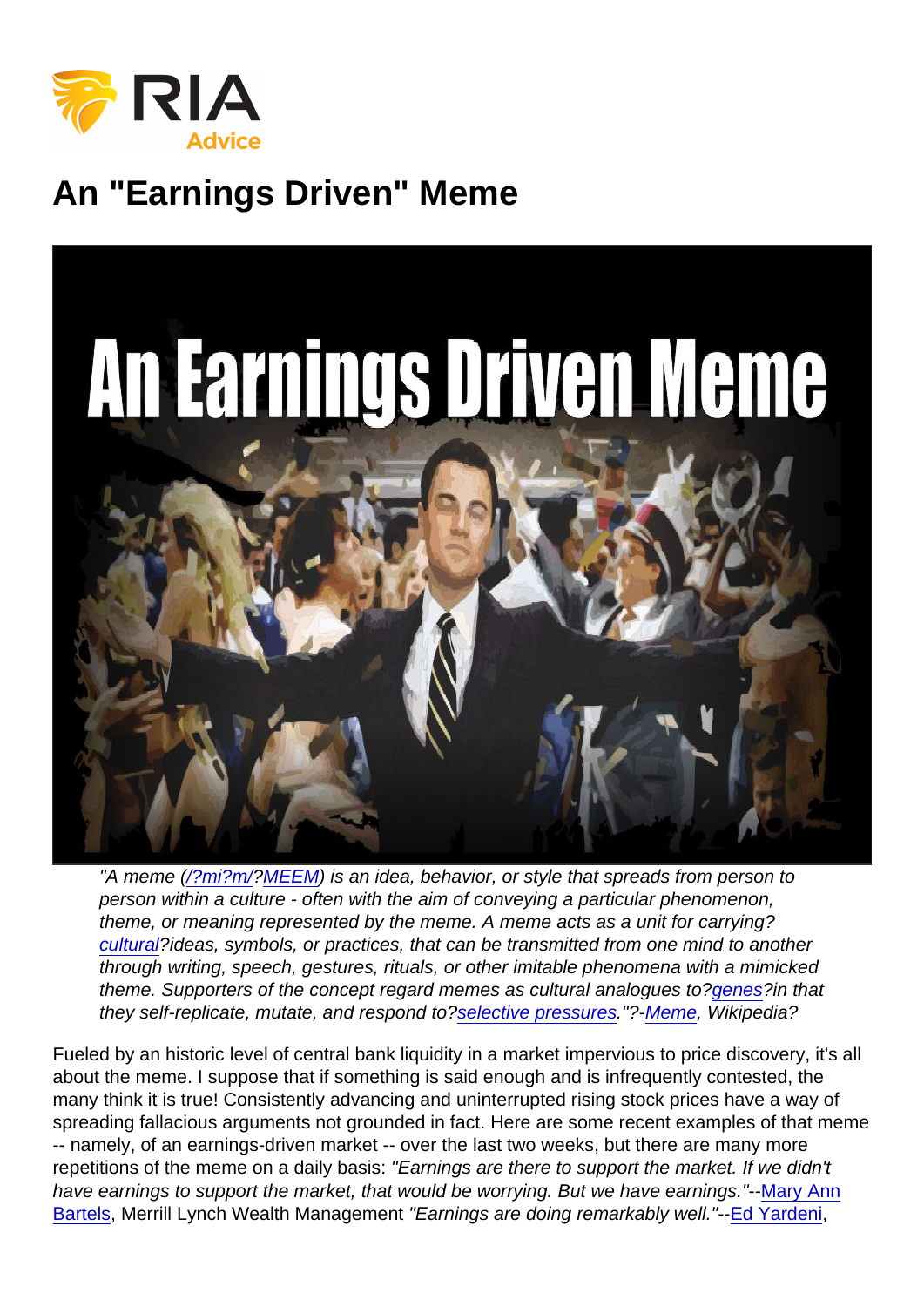Yardeni Research "This is very much an earnings-driven market."-[-Paul Springmeyer,](https://www.cnbc.com/2017/07/21/us-stocks-ge-drops-earnings-season-oil.html) U.S. Bancorp Private Wealth Management "This is very much earnings-driven."--[Michael Shaoul](https://www.cnbc.com/2017/10/24/us-stock-futures-earnings-fed-chair-position-tax-reform-on-wall-street-agenda.html), Marketfield Asset Management "Equities have largely been driven by global liquidity, but they are now being driven by earnings."--[Kevin Boscher](https://www.cnbc.com/video/2017/08/22/equities-driven-more-by-earnings-than-liquidity-pro.html), Brooks Macdonald International "Most of the market action in 2017 has been earning-driven."-[-Dan Chung,](https://www.cnbc.com/video/2017/10/20/alger-ceo-on-performance-of-us-stock-market.html) Alger Management "The action is justified because of earnings." --[-James Liu,](https://www.cnbc.com/video/2017/10/25/james-liu-earnings-driven-rally-is-justified-but-whats-next.html) Clearnomics On Friday I tossed out the following Societe Generale chart that lends support to the view that this has?not?been an earnings-driven market, a view adopted by the consensus of strategists, commentators and other talking heads. That view is accepted, and, surprisingly, I know of not one business media commentator who has challenged this common assertion from their guests. In the chart below, a review of 12-month forward price-to-earnings (P/E) ratios indicates that for the top 10 contributors to the S&P 500's advance, the one-year forward P/E has increased -- in some cases quite considerably -- for each of [the 10 constituents since November 2016. It should be abundantly clear that from](https://realinvestmentadvice.com/wp-content/uploads/2017/11/Kass-Chart1-EarningsMeme-112817.jpg) the time of Trump's election a year ago we clearly have been on a path of a valuation expansion and not an earnings-driven market:

As[?I wrote](https://realmoneypro.thestreet.com/dougs-daily-diary?published[value][date]=2017-09-15#the-scent-of-gr-20170915)?less

than three weeks ago, this is the new meme, but it increasingly resembles "Group Stink." Contrary to the pablum delivered by many in the business media, the rise in stocks over the last 12 predominantly has been a valuation-driven story, just as it was in 2016 when S&P 500 profits were up 5% and the S&P Index rose by about 11%. And going back even further, since 2012 S&P earnings have risen by 30% compared to an 80% rise in the price of the S&P lndex! In an early [November column I provided two charts from my friend Peter Boockvar, chief ma](https://realinvestmentadvice.com/wp-content/uploads/2017/11/Kass-Chart2-EarningsMeme-112817.jpg)rket analyst with The Lindsey Group, as some proof of my point. The first one shows that the Russell 2000 Index has risen by about 25% since the Trump election despite an 8% to 9% reduction in consensus 2017 Russell Index earnings expectations.